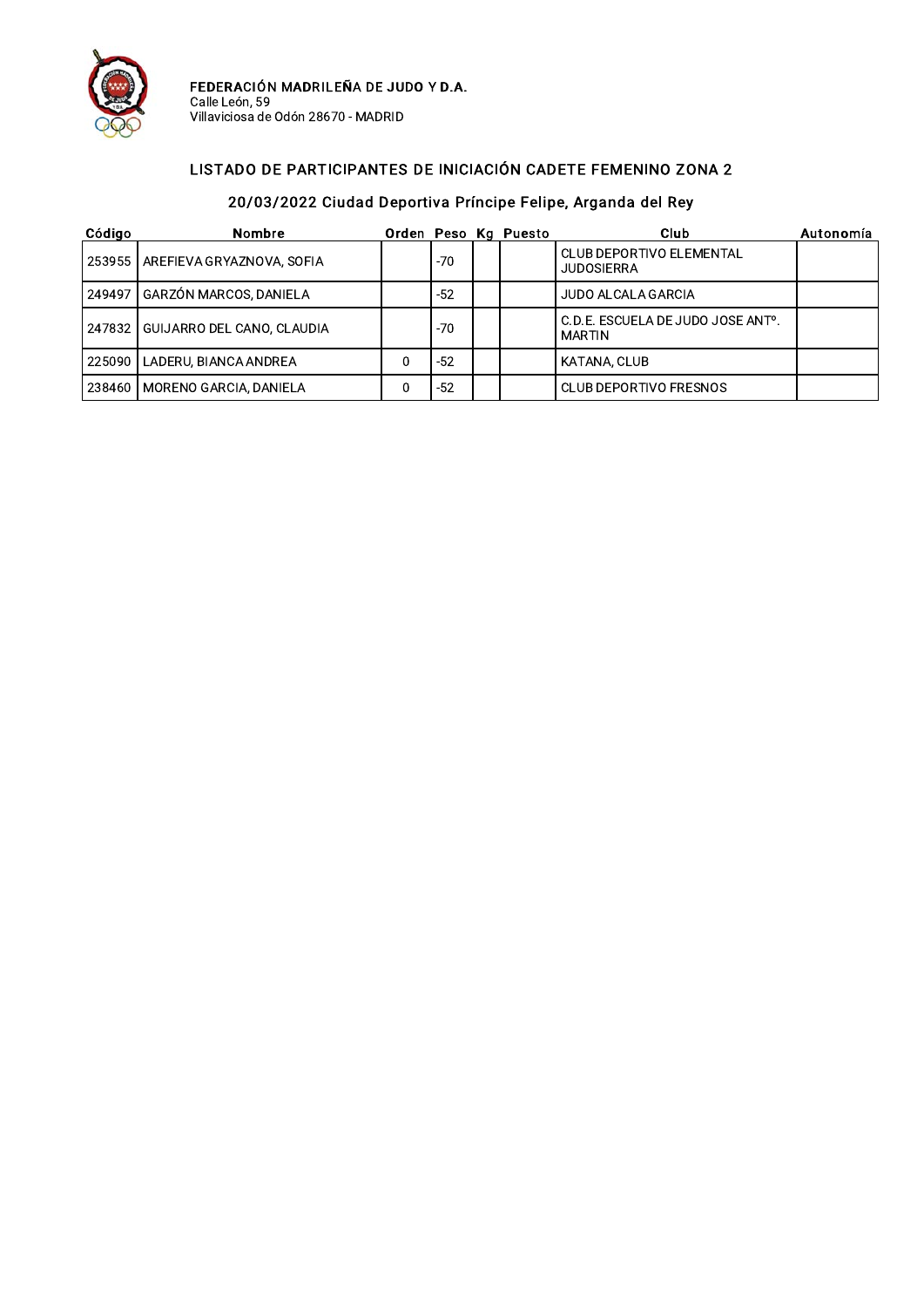

FEDERACIÓN MADRILEÑA DE JUDO Y D.A.<br>Calle León, 59<br>Villaviciosa de Odón 28670 - MADRID

#### LISTADO DE PARTICIPANTES DE INICIACIÓN CADETE MASCULINO ZONA 2

| Código | <b>Nombre</b>            |       | Orden Peso Kg Puesto | Club                                                 | Autonomía |
|--------|--------------------------|-------|----------------------|------------------------------------------------------|-----------|
| 255599 | BERNARDINO FUNES, PABLO  | $-81$ |                      | <b>CLUB DEPORTIVO ELEMENTAL</b><br><b>JUDOSIERRA</b> |           |
| 227754 | CAMPO GARCIA, DAVID      | $+90$ |                      | ESCUELA MUNICIPAL DE DEPORTES<br><b>DAGANZO</b>      |           |
| 203236 | CIRUELOS MANSILLA, MARIO | $-55$ |                      | <b>IPLACEA CLUB</b>                                  |           |
| 255598 | JUELA SAYAY, ANDREW      | $-73$ |                      | <b>CLUB DEPORTIVO ELEMENTAL</b><br><b>JUDOSIERRA</b> |           |
| 199916 | MORALES BARTOLOME, HUGO  | $-66$ |                      | <b>KATANA, CLUB</b>                                  |           |
| 251848 | ROLDÁN MOLINA, MARIO     | $+90$ |                      | <b>JUDO CLUB ARGANDA</b>                             |           |
| 238459 | RUIZ MAGRO, DANIEL       | $-73$ |                      | ESCUELA MUNICIPAL DE DEPORTES<br>DAGANZO             |           |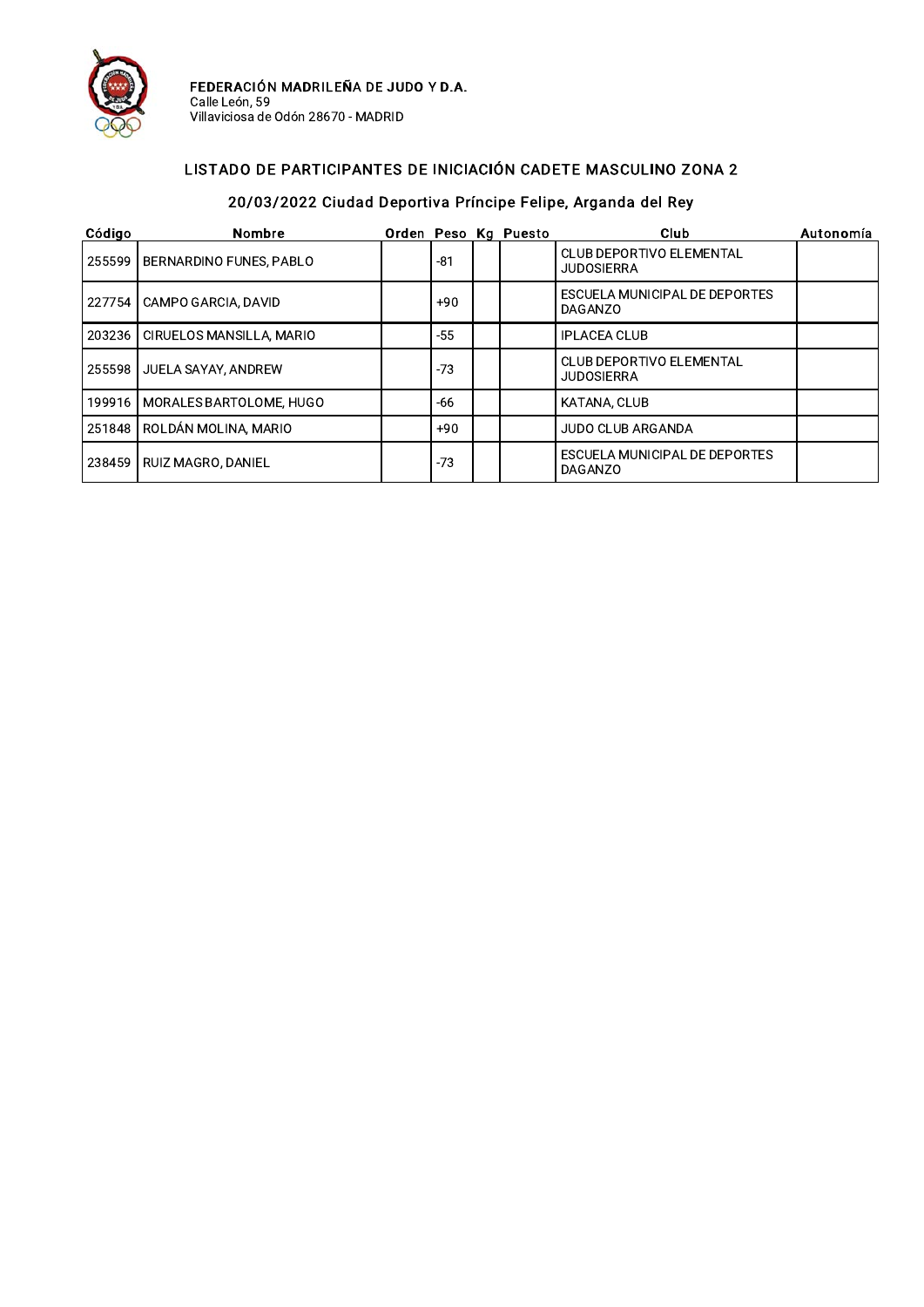

FEDERACIÓN MADRILEÑA DE JUDO Y D.A.<br>Calle León, 59<br>Villaviciosa de Odón 28670 - MADRID

#### LISTADO DE PARTICIPANTES DE INICIACIÓN INFANTIL FEMENINO ZONA 2

| Código | Nombre                                 |       | Orden Peso Kg Puesto | Club                                     | Autonomía |
|--------|----------------------------------------|-------|----------------------|------------------------------------------|-----------|
|        | 248899 GOMEZ DE TEJADA RODRIGUEZ, LARA | $-48$ |                      | JUDO ALCALA GARCIA                       |           |
|        | 249089   GRAMA GUILLEN, ELENA ANDREA   | $+63$ |                      | ESCUELA MUNICIPAL DE DEPORTES<br>DAGANZO |           |
|        | 255545   LOBATO SANCHEZ, ALEXIA        | -48   |                      | <b>JUDO ALCALA GARCIA</b>                |           |
|        | 254604   MARTÍN SÁNCHEZ, BELÉN         | $-57$ |                      | JUDO TORREJON ARF-X                      |           |
|        | 249272 RECALDE NUÑEZ, ANGELA LUCIA     | $-57$ |                      | C.D.E. JUDO COSLADA                      |           |
|        | 222842   TORREBLANCA PELAEZ, ITZIAR    | -48   |                      | JUDO CLUB ARGANDA                        |           |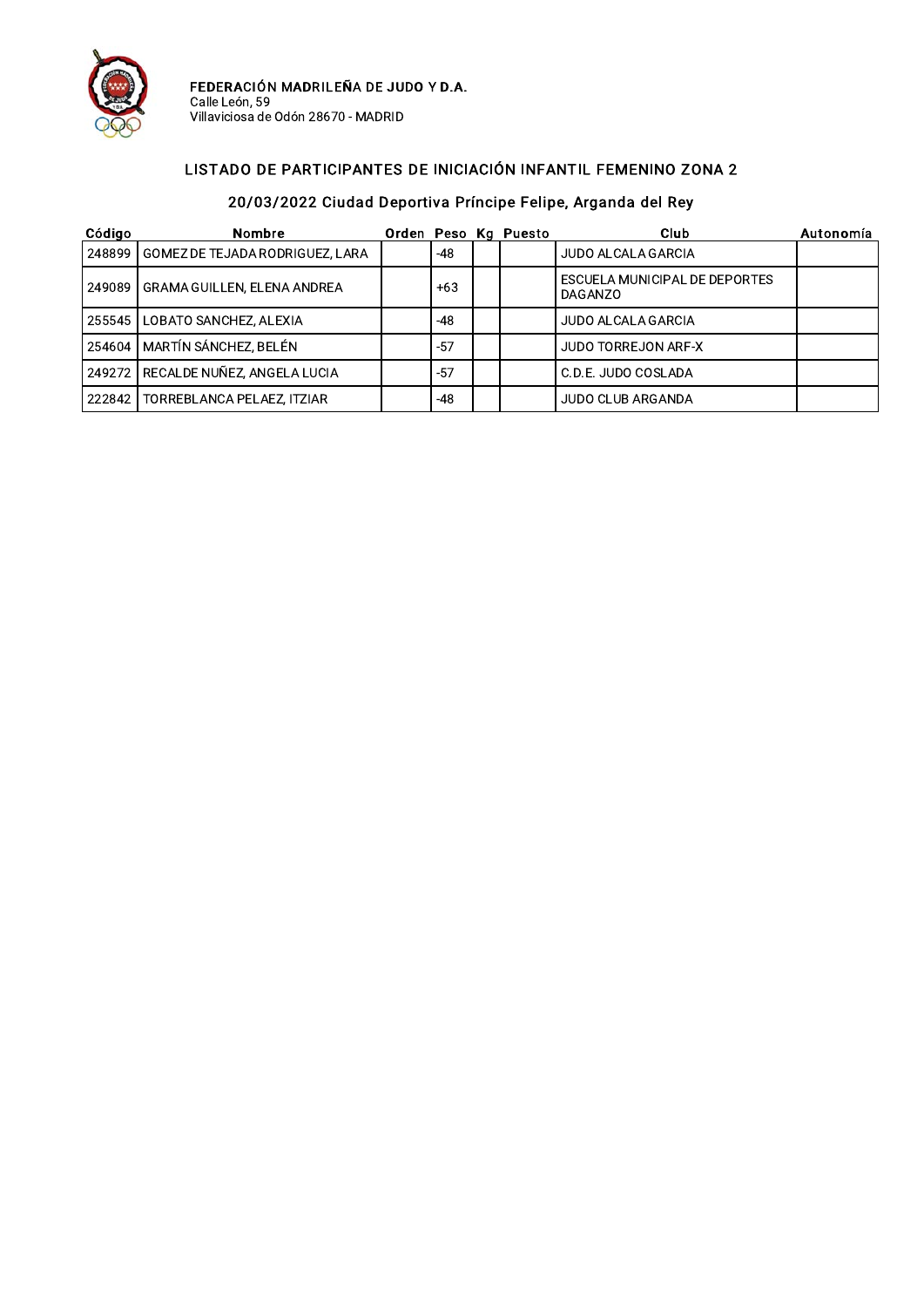

#### LISTADO DE PARTICIPANTES DE INICIACIÓN INFANTIL MASCULINO ZONA 2

| Código | Nombre                         |       | Orden Peso Kg Puesto | Club                                                 | Autonomía |
|--------|--------------------------------|-------|----------------------|------------------------------------------------------|-----------|
| 207310 | ALONSO CANTUCHE, MIGUEL ÁNGEL  | $-38$ |                      | JUDO EDUCATIVO, C.D.E.                               |           |
| 249094 | CAMPO GARCIA, MARIO            | -60   |                      | ESCUELA MUNICIPAL DE DEPORTES<br><b>DAGANZO</b>      |           |
| 237211 | DEMETER, ROBERT                | $-50$ |                      | <b>CLUB DEPORTIVO FRESNOS</b>                        |           |
| 247385 | ESCUDERO CRUZ, SANCHO          | $-42$ |                      | <b>CLUB DEPORTIVO FRESNOS</b>                        |           |
| 230707 | ESTEBAÑEZ ARROYO, SEBASTIAN    | -46   |                      | SAKURA, GIMNASIO                                     |           |
| 215247 | FERNÁNDEZ VELILLA, FERNANDO    | $-38$ |                      | JUDO EDUCATIVO, C.D.E.                               |           |
| 247394 | GUIJO GONZALEZ, SAMUEL         | -46   |                      | <b>CLUB DEPORTIVO FRESNOS</b>                        |           |
| 218263 | IZQUIERDO RUBIO, AARON         | $-55$ |                      | C.D.E. JUDO COSLADA                                  |           |
| 227193 | LOPEZ PINTO, HECTOR            | $-66$ |                      | C.D.E. ESCUELA DE JUDO JOSE ANTº.<br><b>MARTIN</b>   |           |
| 206472 | MORALES BARTOLOMÉ. IGNACIO     | $-55$ |                      | <b>KATANA, CLUB</b>                                  |           |
| 189830 | MORENO SANCHEZ, HECTOR         | $+66$ |                      | <b>CLUB DEPORTIVO FRESNOS</b>                        |           |
| 207537 | NAVARRETE CABRERIZO, GUILLERMO | $-38$ |                      | <b>CLUB DEPORTIVO ELEMENTAL</b><br><b>JUDOSIERRA</b> |           |
| 196229 | PEREZ GONZALEZ, MARCOS         | -60   |                      | JUDO CORREDOR DEL HENARES, C.D.E                     |           |
| 227873 | PRADO CASTILLA, VIDAL          | $+66$ |                      | <b>JUDO ALCALA GARCIA</b>                            |           |
| 242747 | ROBLES MORENO, SERGIO          | -66   |                      | <b>CLUB DEPORTIVO ELEMENTAL</b><br><b>JUDOSIERRA</b> |           |
| 234326 | ROJAS CABAÑAS, MARCO           | $-50$ |                      | <b>JUDO TORREJON ARF-X</b>                           |           |
| 210545 | SANCHIDRIAN FUERTES, RAUL      | $+66$ |                      | CLUB DEPORTIVO FRESNOS                               |           |
| 225086 | TICAL, SEBASTIAN DAVID         | $-46$ |                      | KATANA, CLUB                                         |           |
| 242194 | TORBELLINO SANCIUC, RUBÉN      | -46   |                      | JUDO CLUB BLANCO C.D.E.                              |           |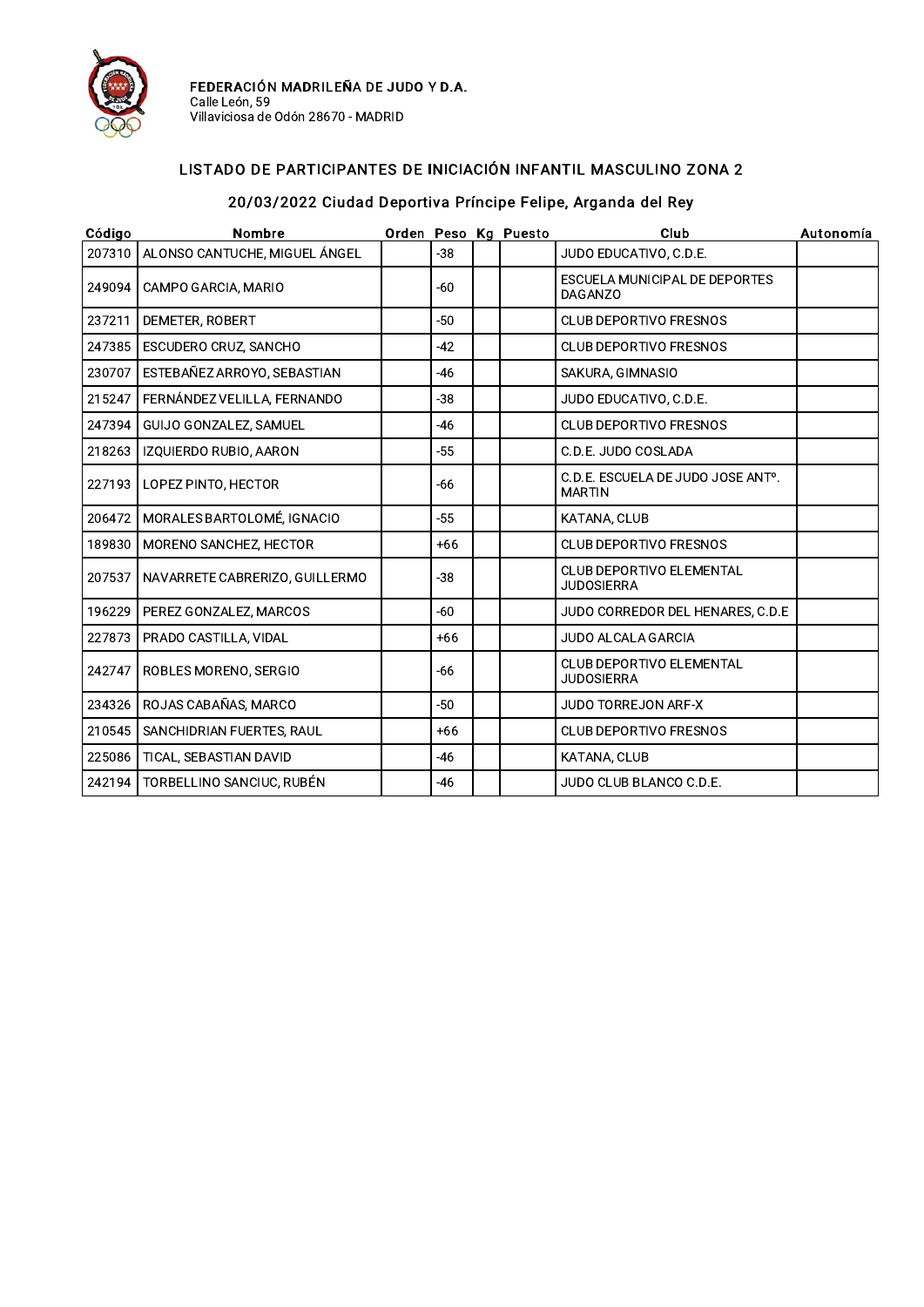

# **ZONA 2 CADETE FEMENINO**

#### Cadete - Judo Ciudad Deportiva Príncipe Felipe Arganda del Rey 20/03/2022

### $+70$

| <b>NOMBRE</b>                | CLUB                         | <b>PUESTO</b> | <b>INCIDENCIAS</b> |
|------------------------------|------------------------------|---------------|--------------------|
| <b>DESIRE</b><br>I MINCIUNA. | <b>CLUB</b><br>™ANA.<br>. KA |               |                    |

### $-40$

| <b>NOMBRE</b>           | CLUB              | <b>PUESTO</b> | <b>INCIDENCIAS</b> |
|-------------------------|-------------------|---------------|--------------------|
| ' SERRANO GEMES, ESTELA | JUDO CLUB ARGANDA |               |                    |

# $-44$

| <b>NOMBRE</b>          | <b>CLUB</b>                      | <b>PUESTO</b> | <b>INCIDENCIAS</b>  |
|------------------------|----------------------------------|---------------|---------------------|
| MARTINEZ GOMEZ, SANDRA | JUDO CLUB<br>  RIVAS-VACIAMADRID |               | II Faltan licencias |
| MARTINEZ PEREZ. IRENE  | JUDO CLUB ARGANDA                |               | Faltan licencias    |

# $-48$

| <b>NOMBRE</b>           | <b>CLUB</b>                                 | PUESTO INCIDENCIAS |
|-------------------------|---------------------------------------------|--------------------|
| CANO MARTINEZ, CRISTINA | l CLUB DEPORTIVO FRESNOS                    |                    |
| l JIMENEZ REDONDO. VERA | l CLUB DE JUDO EFN COLMENAR<br><b>VIEJO</b> |                    |
| l LOPEZ PASTOR. JIMENA  | JUDO INOKUMA                                |                    |

# $-52$

| <b>NOMBRE</b>             | <b>CLUB</b>                               | <b>PUESTO</b> | <b>INCIDENCIAS</b> |
|---------------------------|-------------------------------------------|---------------|--------------------|
| DE EMA CANO, AMAIA        | JUDO EDUCATIVO, C.D.E.                    |               |                    |
| ESCRICHE HERNANDO, MARÍA  | <b>JUDO ALCALA GARCIA</b>                 |               |                    |
| GALACHE CABALLERO, JIMENA | <b>JUDO CLUB</b><br>RIVAS-VACIAMADRID     |               |                    |
| JIMENEZ REDONDO, INES     | CLUB DE JUDO EFN COLMENAR<br><b>VIEJO</b> |               |                    |

| <b>NOMBRE</b>                          | <b>CLUB</b>                           | <b>PUESTO</b> | <b>INCIDENCIAS</b> |
|----------------------------------------|---------------------------------------|---------------|--------------------|
| CUELLAR SANCHEZ, Mª<br><b>CRISTINA</b> | <b>JUDO CLUB</b><br>RIVAS-VACIAMADRID |               |                    |
| <b>GALLEGO DIAZ, INES</b>              | <b>JUDO ALCALA GARCIA</b>             |               |                    |
| RODRIGUEZ JODAR, GALA                  | <b>JUDO CLUB</b><br>RIVAS-VACIAMADRID |               |                    |
| SESEÑA MARTINEZ, LUNA                  | <b>JUDO CLUB</b><br>RIVAS-VACIAMADRID |               |                    |
| VILLALBA GARCIA, ADRIANA               | JUDO INOKUMA                          |               |                    |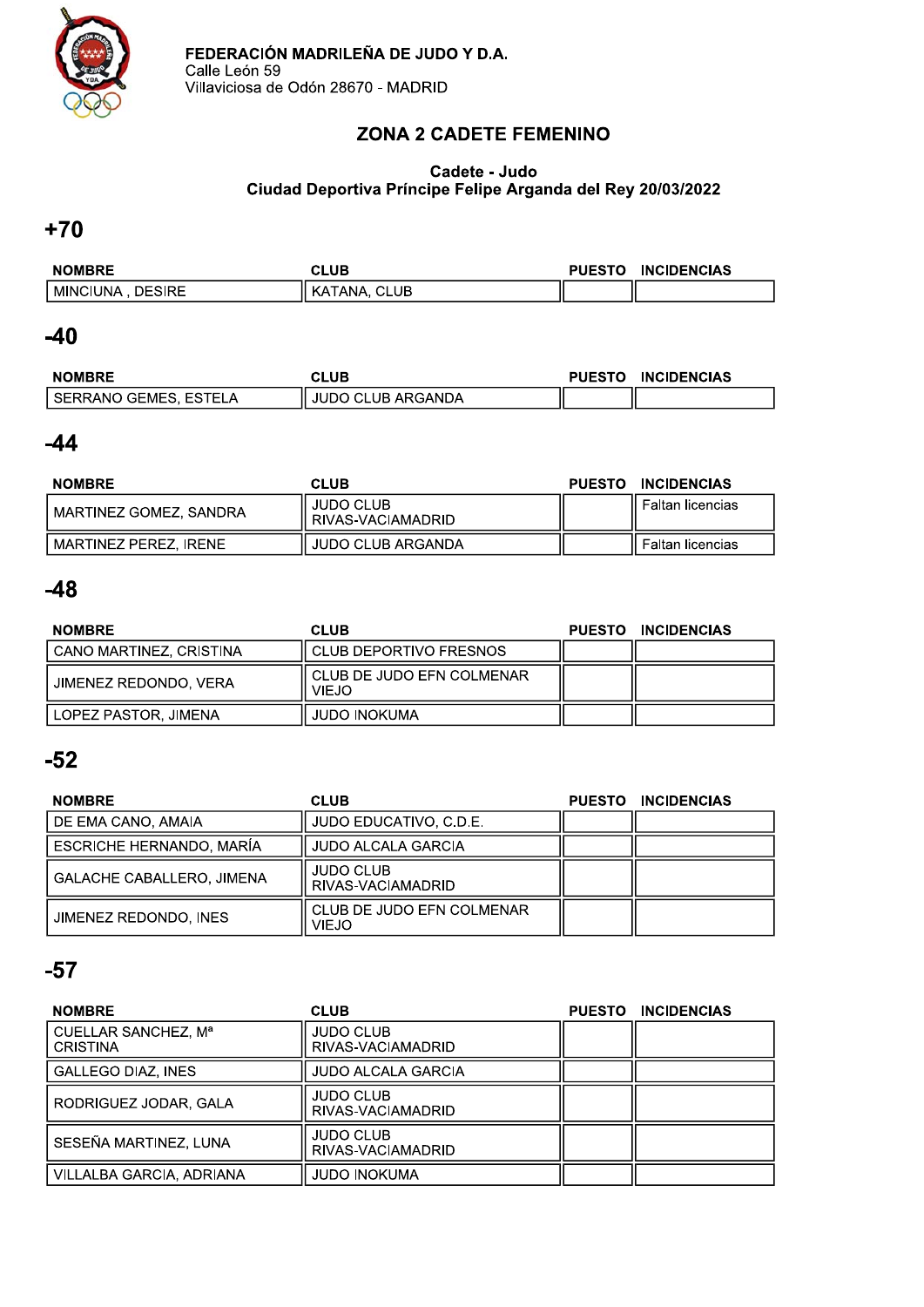

| <b>NOMBRE</b>             | CLUB                                                       | PUESTO INCIDENCIAS  |
|---------------------------|------------------------------------------------------------|---------------------|
| l AZNAG EL TAZAZI. OMAIMA | <b>JUDO CLUB</b><br>I RIVAS-VACIAMADRID                    | Il Faltan licencias |
| SANCHEZ VARAS, CARLOTA    | l C.D.E. ESCUELA DE JUDO<br>JOSE ANT <sup>o</sup> , MARTIN |                     |

| <b>NOMBRE</b>              | <b>CLUB</b>                           | PUESTO INCIDENCIAS |
|----------------------------|---------------------------------------|--------------------|
| GONZALEZ DE LA ROSA, LUCIA | II C.D.E. JUDOMA                      |                    |
| JIMENEZ SCHULTE, AINHOA    | I C.D.E. JUDOMA                       |                    |
| MARTINEZ ESTEBAN, ANA      | <b>JUDO CLUB</b><br>RIVAS-VACIAMADRID |                    |

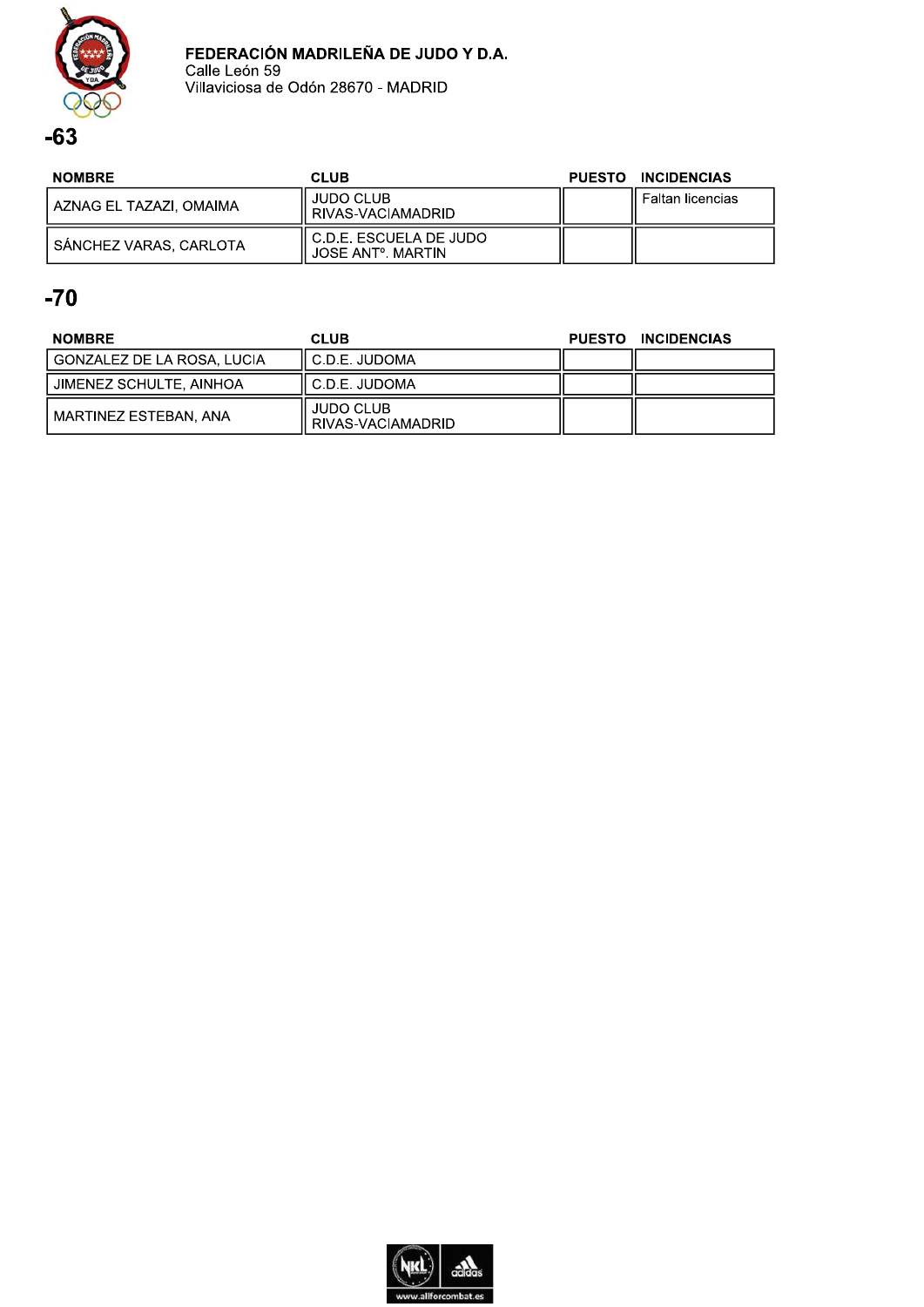

# ZONA 2 CADETE MASCULINO

#### Cadete - Judo<br>Cadete - Judo Cludad Deportiva Principe Felipe Arganda del Rey 20/03/2022

#### $+90$

| <b>NOMBRE</b>              | <b>CLUB</b>                                                 | PUESTO INCIDENCIAS |
|----------------------------|-------------------------------------------------------------|--------------------|
| GOMEZ VICENTE. SERGIO      | I ESCUELA MUNICIPAL DE<br>l DEPORTES DAGANZO                |                    |
| SANZ BOGDAN. RAFAEL DANIEL | II C.D.E. ESCUELA DE JUDO<br>JOSE ANT <sup>o</sup> , MARTIN |                    |

### $-50$

| <b>NOMBRE</b>                                 | <b>CLUB</b>                                                   | <b>PUESTO</b> | <b>INCIDENCIAS</b>      |
|-----------------------------------------------|---------------------------------------------------------------|---------------|-------------------------|
| CABANAS TREVIÑO, ADRIAN                       | JUDO EDUCATIVO, C.D.E.                                        |               |                         |
| CALZADO DIAZ, MARTIN                          | JUDO CLUB<br>RIVAS-VACIAMADRID                                |               |                         |
| CASTELLANO RAMOS, DAVID                       | <b>CLUB DEPORTIVO ELEMENTAL</b><br>JUDOSIERRA                 |               |                         |
| DE GOUVEIA RAMUNNO, CARLOS<br><b>ALBERTO</b>  | C.D.E. ESCUELA DE JUDO<br>JOSE ANTº. MARTIN                   |               | <b>Faltan licencias</b> |
| GALLO ALONSO, ALVARO                          | JUDO CLUB<br>RIVAS-VACIAMADRID                                |               |                         |
| MARTIN JIMENEZ, JAIME                         | JUDO EDUCATIVO. C.D.E.                                        |               |                         |
| MELENDEZ GARCIA, GONZALO                      | CLUB DE JUDO EFN COLMENAR<br><b>VIEJO</b>                     |               |                         |
| MOLINA GUIJARRO, JAVIER                       | <b>JUDO CLUB</b><br>RIVAS-VACIAMADRID                         |               |                         |
| NIETO RANGEL, RUBEN                           | JUDO CLUB<br>RIVAS-VACIAMADRID                                |               |                         |
| VIZCAINO VALDERRAMA,<br><b>JOSÉ ALEJANDRO</b> | C.D.E. ESCUELA DE JUDO<br><b>JOSE ANT<sup>o</sup>. MARTIN</b> |               |                         |

| <b>NOMBRE</b>                         | <b>CLUB</b>                                              | <b>PUESTO</b> | <b>INCIDENCIAS</b> |
|---------------------------------------|----------------------------------------------------------|---------------|--------------------|
| ALBA OREJON, DANIEL                   | C.D.E. JUDOMA                                            |               |                    |
| BENEDITED MAYORAL, ALVARO             | <b>CLUB DEPORTIVO FRESNOS</b>                            |               |                    |
| CLAVERO BARREDA, ADRIAN               | <b>JUDO CLUB</b><br>RIVAS-VACIAMADRID                    |               |                    |
| GARCIA ARGANDOÑA.<br><b>ALEJANDRO</b> | <b>JUDO CLUB ARGANDA</b>                                 |               |                    |
| LOZANO PASCUAL, CARLOS                | C.D.E. ESCUELA DE JUDO<br>JOSE ANT <sup>o</sup> , MARTIN |               |                    |
| MENENDEZ CALZADA, CARLOS              | CLUB DE JUDO EFN COLMENAR<br>VIEJO                       |               |                    |
| <b>MONTALVO PEREZ, UNAI</b>           | <b>CLUB DEPORTIVO FRESNOS</b>                            |               |                    |
| SEVILLA RODRIGUEZ, JOAQUIN            | JUDO EDUCATIVO, C.D.E.                                   |               |                    |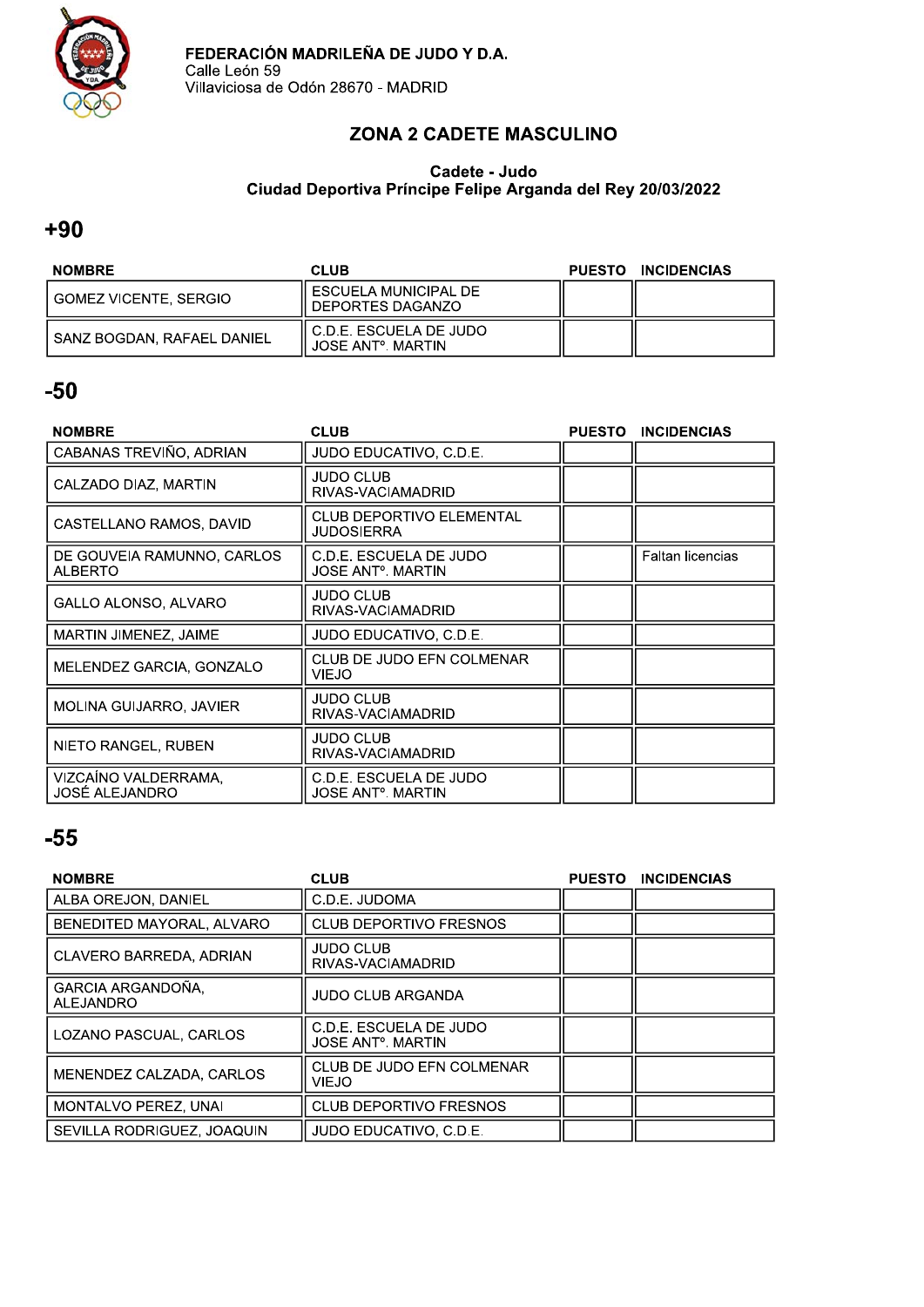

| <b>NOMBRE</b>                                   | <b>CLUB</b>                                      | <b>PUESTO</b> | <b>INCIDENCIAS</b>      |
|-------------------------------------------------|--------------------------------------------------|---------------|-------------------------|
| ALAMO GONZALEZ, JAIME                           | ARTES MARCIALES<br><b>VILLALBILLA</b>            |               |                         |
| ARMESTO DE LA VEGA,<br><b>NICOLAS</b>           | <b>CLUB DEPORTIVO FRESNOS</b>                    |               |                         |
| <b>BALLESTEROS GARCIA,</b><br><b>ALBERTO</b>    | C.D.E. JUDO COSLADA                              |               | <b>Faltan licencias</b> |
| <b>BURON MORENO, VICTOR</b>                     | <b>IPLACEA CLUB</b>                              |               |                         |
| CASTELLANOS MORERA, RUBEN                       | SAKURA, GIMNASIO                                 |               |                         |
| COTELO IBAÑEZ, PABLO                            | JUDO EDUCATIVO, C.D.E.                           |               |                         |
| DE DIEGO DE SOMONTE,<br><b>RODRIGO</b>          | CLUB DE JUDO EFN COLMENAR<br><b>VIEJO</b>        |               | <b>Faltan licencias</b> |
| DE LA FUENTE REPILADO,<br>ALONSO                | CLUB DE JUDO EFN COLMENAR<br><b>VIEJO</b>        |               |                         |
| FERNANDEZ GUIJARRO,<br><b>GABRIEL</b>           | <b>JUDO CLUB</b><br>RIVAS-VACIAMADRID            |               | <b>Faltan licencias</b> |
| FERNANDEZ ROJO, SERGIO                          | KATANA, CLUB                                     |               |                         |
| FLOREZ RODRIGUEZ, MARCIAL                       | CLUB DE JUDO EFN COLMENAR<br><b>VIEJO</b>        |               |                         |
| GALLO GUTIERREZ, ALEJANDRO                      | <b>JUDO CLUB ARGANDA</b>                         |               |                         |
| GARRIDO MENDOZA, DAVID                          | <b>JUDO CLUB ARGANDA</b>                         |               |                         |
| JIMENEZ PORTELA, HUGO                           | <b>JUDO CLUB ARGANDA</b>                         |               |                         |
| <b>JURADO ESQUINAS, HUGO</b>                    | C.D.E. JUDO COSLADA                              |               |                         |
| KAKLIS CARRIZOSA, GONZALO                       | JUDO TORREJON ARF-X                              |               |                         |
| LANZAT ALBALADEJO, IGNACIO                      | <b>CLUB DE JUDO EFN COLMENAR</b><br><b>VIEJO</b> |               |                         |
| MORATA GARCIA, PABLO                            | JUDO CLUB ARGANDA                                |               |                         |
| PECO PEREZ, JOEL                                | <b>JUDO CLUB ARGANDA</b>                         |               |                         |
| PÉREZ CAVERO, ADRIÁN                            | SAKURA, GIMNASIO                                 |               |                         |
| ROMERO GAMARRA, JAIME                           | C.D.E. JUDO COSLADA                              |               |                         |
| SANTOS-OLMO<br>MARTÍN-OREJÓN, IBON              | <b>JUDO CLUB ARGANDA</b>                         |               |                         |
| ULECIA DE LA FUENTE,<br><b>FRANCISCO JAVIER</b> | JUDO EDUCATIVO, C.D.E.                           |               |                         |
| VEGA IGLESIAS, HUGO                             | FRAIMOR, CLUB                                    |               | <b>Faltan licencias</b> |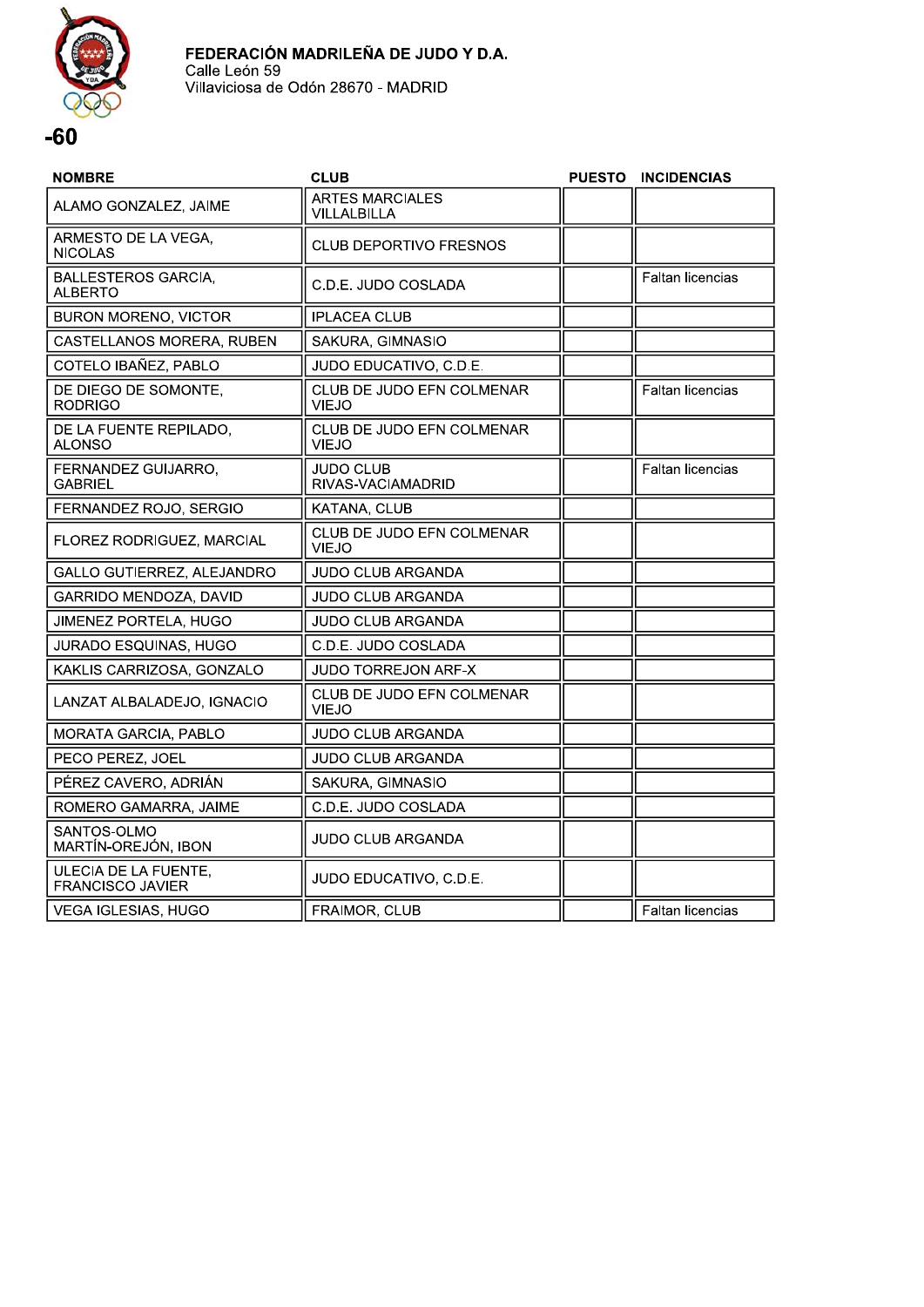

#### **NOMBRE CLUB** PUESTO INCIDENCIAS **BURON MORENO, CESAR IPLACEA CLUB** DE LA MATA TEN, VICTOR ALJUVAL C.D. C.D.E. ESCUELA DE JUDO ELVIRA FERNÁNDEZ, DANIEL **JOSE ANT<sup>o</sup>. MARTIN FRAILE MONTERO, VICTOR** SAKURA, GIMNASIO MANUEL FUENTES ROMERO, HÉCTOR KATANA, CLUB **ESCUELA MUNICIPAL DE GARCIA DE TOMAS, DAVID** DEPORTES DAGANZO C.D.E. ESCUELA DE JUDO **GARCÍA PÉREZ, ÁNGEL JOSE ANT<sup>o</sup>**, MARTIN GARCIA VADILLO, MARIO **CLUB DEPORTIVO FRESNOS** C.D.E. ESCUELA DE JUDO GONZÁLEZ LÓPEZ, FERNANDO **JOSE ANT<sup>o</sup>**. MARTIN **JUDO CLUB** HIRUELAS MARTINEZ, JUAN RIVAS-VACIAMADRID SAKURA, GIMNASIO LOPEZ SERRANO, ALEX **ESCUELA MUNICIPAL DE** PERALES PONS, HUGO DEPORTES DAGANZO RODRIGUEZ BURGUILLO, IZAN KATANA, CLUB

| RODRIGUEZ PALENCIA, DANIEL<br>ALEJANDRO | I JUDO CLUB<br>RIVAS-VACIAMADRID |  |
|-----------------------------------------|----------------------------------|--|
| RUIZ CARRACEDO, IÑAKI                   | JUDO EDUCATIVO, C.D.E.           |  |
| TRESPALACIOS RODRIGUEZ.<br><b>RUBEN</b> | l C.D.E. JUDO COSLADA            |  |

| <b>NOMBRE</b>                                | <b>CLUB</b>                                                   | <b>PUESTO</b> | <b>INCIDENCIAS</b> |
|----------------------------------------------|---------------------------------------------------------------|---------------|--------------------|
| AGUT OLALLA, JAVIER                          | SAKURA, GIMNASIO                                              |               |                    |
| ALVAREZ MARTIN, AITOR                        | JUDO CLUB ARGANDA                                             |               |                    |
| DORILA, SILVIU NICOLAS                       | SAKURA, GIMNASIO                                              |               |                    |
| HIRUELAS MARTINEZ, MIGUEL                    | JUDO CLUB<br>RIVAS-VACIAMADRID                                |               |                    |
| JIMENEZ QUESADA, VICTOR                      | <b>CLUB DEPORTIVO ELEMENTAL</b><br><b>JUDOSIERRA</b>          |               |                    |
| <b>MADRID SANCHEZ, DAVID</b>                 | C.D.E. ESCUELA DE JUDO<br><b>JOSE ANT<sup>o</sup>. MARTIN</b> |               |                    |
| MARCOS DOMINGUEZ, ROBERTO                    | <b>CLUB DEPORTIVO FRESNOS</b>                                 |               |                    |
| MARTIN HERNANDEZ, HUGO                       | <b>JUDO CLUB ARGANDA</b>                                      |               |                    |
| MEDINA LAZCANO, JUAN                         | JUDO EDUCATIVO, C.D.E.                                        |               |                    |
| MONTES NAVARRO, HUGO                         | <b>JUDO CLUB ARGANDA</b>                                      |               |                    |
| MUÑIZ SAAVEDRA, DANIEL                       | <b>BUJUTSU GIMNASIO, CLUB</b>                                 |               |                    |
| RABOSO TROYA, ALVARO                         | ESCUELA MUNICIPAL DE<br><b>DEPORTES DAGANZO</b>               |               |                    |
| RAMIREZ CAÑAMERO, CARLOS<br><b>DOMINGUEZ</b> | C.D.E. JUDOMA                                                 |               |                    |
| VILLANUEVA BLANCO, GABRIEL                   | C.D.E. ESCUELA DE JUDO<br><b>JOSE ANT<sup>o</sup>. MARTIN</b> |               |                    |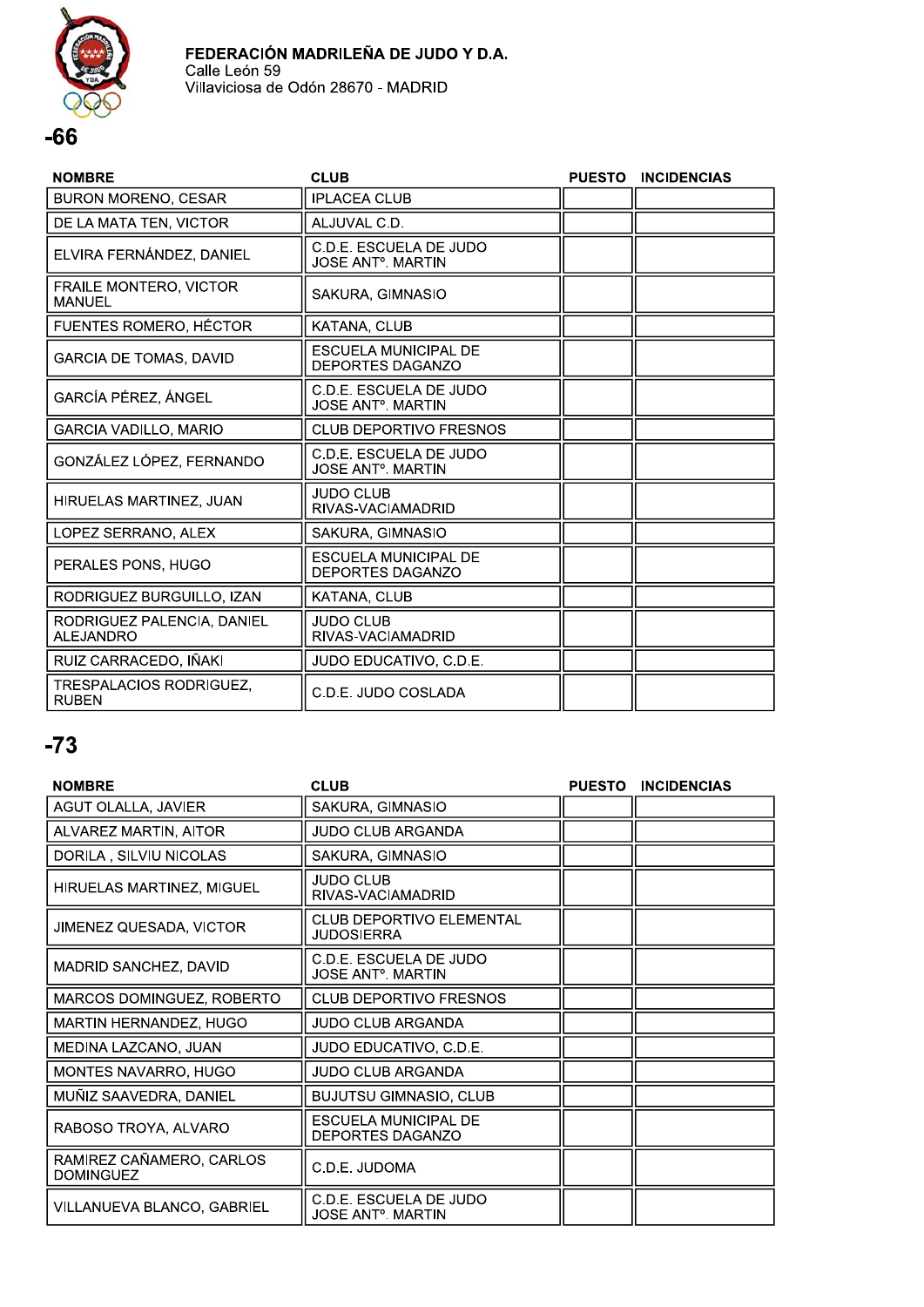

| <b>NOMBRE</b>                                  | <b>CLUB</b>                                                   | <b>PUESTO</b> | <b>INCIDENCIAS</b> |
|------------------------------------------------|---------------------------------------------------------------|---------------|--------------------|
| ARRANZ CARRERA, CESAR                          | JUDO CLUB BLANCO C.D.E.                                       |               |                    |
| CERVERA RODRÍGUEZ, JAVIER                      | JUDO EDUCATIVO, C.D.E.                                        |               |                    |
| DE MOYA ABAD, RUBÉN                            | KATANA, CLUB                                                  |               |                    |
| <b>GAMERO SANCHEZ-MATEOS.</b><br><b>MARCOS</b> | CLUB DEPORTIVO ELEMENTAL<br>JUDOSIERRA                        |               |                    |
| ISASI MARTÍNEZ, ADRIÁN                         | C.D.E. ESCUELA DE JUDO<br><b>JOSE ANT<sup>o</sup>. MARTIN</b> |               |                    |
| SÁNCHEZ HERRERO, MARCO                         | <b>JUDO TORREJON ARF-X</b>                                    |               |                    |
| SANCHEZ MARTIN, MIGUEL                         | JUDO CLUB BLANCO C.D.E.                                       |               |                    |

| <b>NOMBRE</b>                  | <b>CLUB</b>                               | <b>PUESTO</b> | <b>INCIDENCIAS</b> |
|--------------------------------|-------------------------------------------|---------------|--------------------|
| ADRIAN BRAD, DAVID             | CLUB DE JUDO EFN COLMENAR<br><b>VIEJO</b> |               |                    |
| ESCOBAR OCAMPO, RAFAEL         | CLUB DE JUDO EFN COLMENAR<br>VIEJO        |               |                    |
| FERNANDEZ BERBERIA.<br>GONZALO | JUDO INOKUMA                              |               |                    |
| MEDINA CASTRO, IVAN            | <b>FRAIMOR, CLUB</b>                      |               | Faltan licencias   |
| PEREZ ADRADA, MARCOS           | JUDO EDUCATIVO, C.D.E.                    |               |                    |
| VALLE CAÑEDO, RAUL             | <b>JUDO CLUB</b><br>RIVAS-VACIAMADRID     |               |                    |

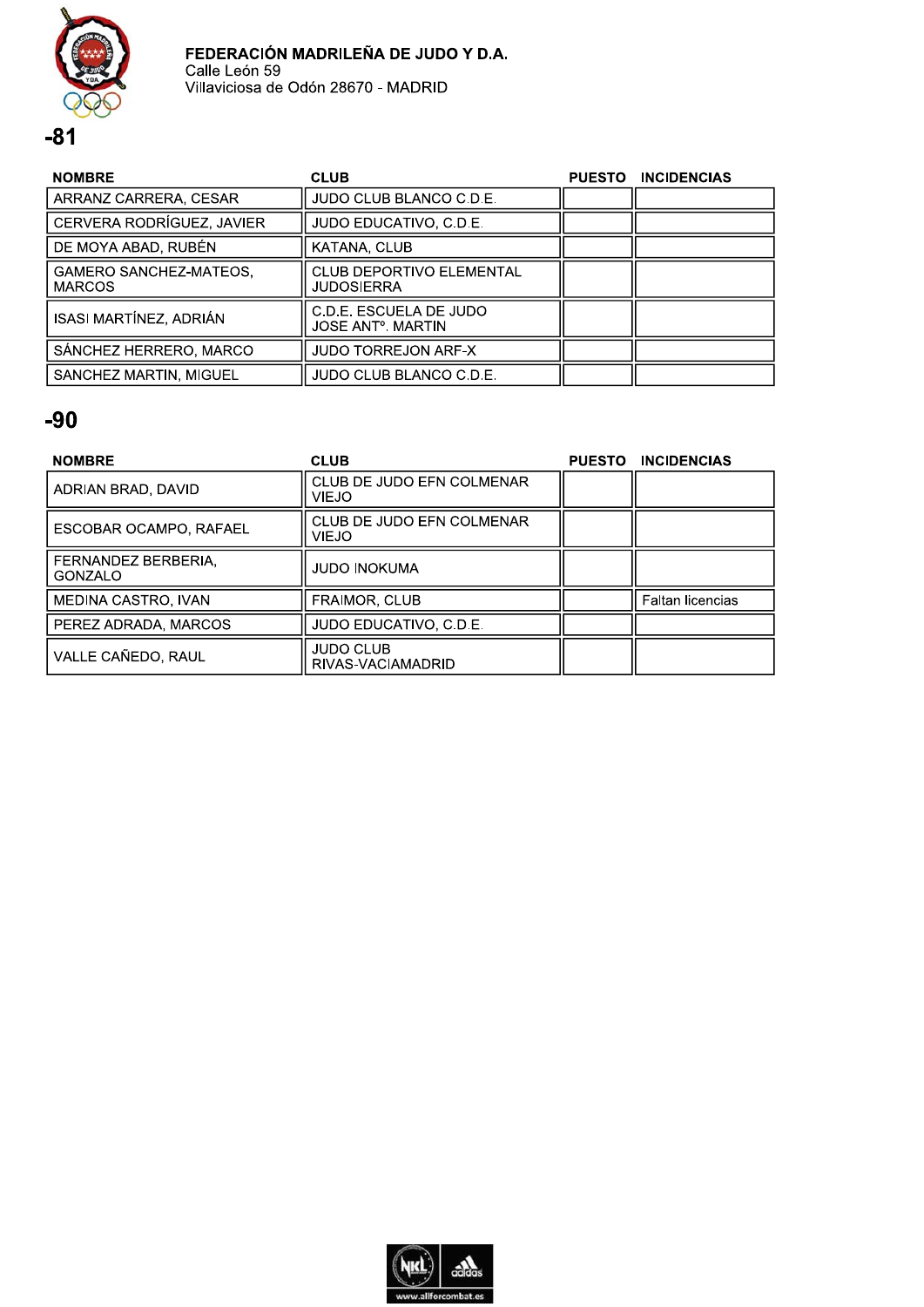

### **ZONA 2 INFANTIL FEMENINO**

#### Infantil - Judo Ciudad Deportiva Príncipe Felipe Arganda del Rey 20/03/2022

### $+63$

| <b>NOMBRE</b>        | CLUB                                                        | PUESTO INCIDENCIAS |
|----------------------|-------------------------------------------------------------|--------------------|
| I CHU WU. CHU        | JUDO EDUCATIVO, C.D.E.                                      |                    |
| PEREIRO GARCÍA, UXIA | ll C.D.E. ESCUELA DE JUDO<br>JOSE ANT <sup>o</sup> , MARTIN |                    |

# $-36$

| <b>NOMBRE</b>          | <b>CLUB</b>                                              | <b>PUESTO</b> | <b>INCIDENCIAS</b> |
|------------------------|----------------------------------------------------------|---------------|--------------------|
| COBOS VERES, LAURA     | <b>JUDO CLUB</b><br>RIVAS-VACIAMADRID                    |               | Faltan licencias   |
| ORDOÑEZ CIFUENTES, MIA | <b>CLUB DEPORTIVO ELEMENTAL</b><br><b>JUDOSIERRA</b>     |               | Faltan licencias   |
| RUBIO GREGORI, LUCÍA   | C.D.E. ESCUELA DE JUDO<br>JOSE ANT <sup>o</sup> , MARTIN |               |                    |

# $-40$

| <b>NOMBRE</b>           | <b>CLUB</b>                           | <b>PUESTO</b> | <b>INCIDENCIAS</b> |
|-------------------------|---------------------------------------|---------------|--------------------|
| BUSTAMANTE LOPEZ, SOFIA | . ALJUVAL C.D.                        |               |                    |
| CANCIO LOPEZ, PAULA     | <b>JUDO CLUB</b><br>RIVAS-VACIAMADRID |               |                    |

# $-44$

| <b>NOMBRE</b>                              | <b>CLUB</b>                               | <b>PUESTO</b> | <b>INCIDENCIAS</b> |
|--------------------------------------------|-------------------------------------------|---------------|--------------------|
| DE MIGUEL GARCÍA-FRAILE,<br><b>VALERIA</b> | JUDO CLUB BLANCO C.D.E.                   |               |                    |
| DIAZ PASTOR, DIANA                         | <b>JUDO INOKUMA</b>                       |               |                    |
| MANSO FERNANDEZ, SANDRA                    | SAKURA, GIMNASIO                          |               |                    |
| VELAZQUEZ LOPEZ-IBOR,<br>LAURA             | CLUB DE JUDO EFN COLMENAR<br><b>VIEJO</b> |               |                    |

| <b>NOMBRE</b>            | <b>CLUB</b>                                          | <b>PUESTO</b> | <b>INCIDENCIAS</b> |
|--------------------------|------------------------------------------------------|---------------|--------------------|
| DE DIEGO SANZ, CLAUDIA   | <b>JUDO ALCALA GARCIA</b>                            |               |                    |
| JIMÉNEZ DÍAZ, CAYETANA   | JUDO CLUB BLANCO C.D.E.                              |               |                    |
| LANZAT ALBALADEJO, NADIA | CLUB DE JUDO EFN COLMENAR<br><b>VIEJO</b>            |               |                    |
| OLMEDA JUAREZ, BELEN     | <b>CLUB DEPORTIVO ELEMENTAL</b><br><b>JUDOSIERRA</b> |               |                    |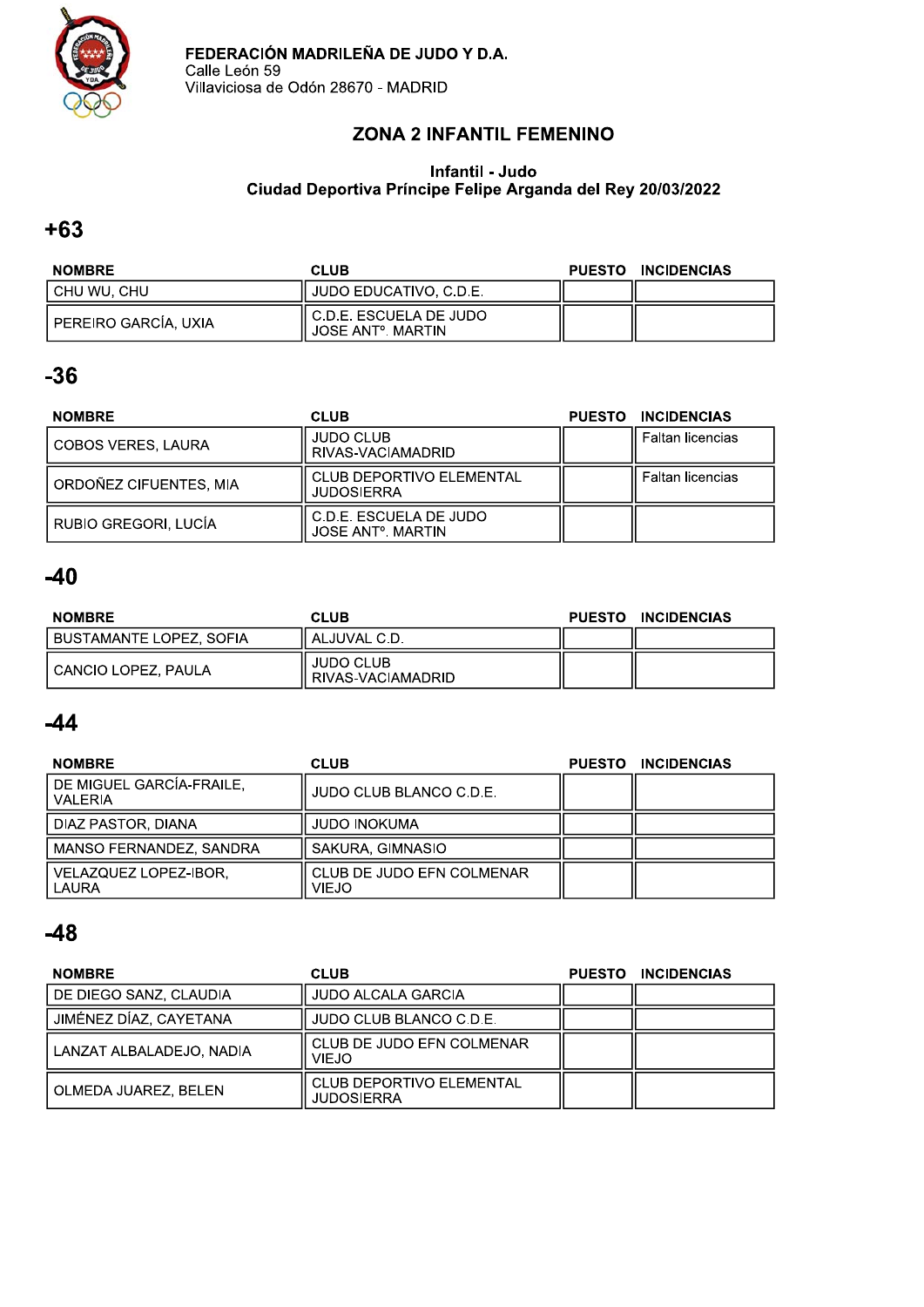

| <b>NOMBRE</b>              | <b>CLUB</b>                                          | PUESTO INCIDENCIAS      |
|----------------------------|------------------------------------------------------|-------------------------|
| CONTRERAS PASCUAL, MANUELA | JUDO EDUCATIVO, C.D.E.                               |                         |
| HONRUBIA COLADO, MARÍA     | <b>CLUB DEPORTIVO ELEMENTAL</b><br><b>JUDOSIERRA</b> | <b>Faltan licencias</b> |
| ROBLES GARCIA, ANGELA      | ALJUVAL C.D.                                         |                         |
| TABERNERO PEREZ, NOELIA    | CLUB DEPORTIVO FRESNOS                               |                         |

# $-57$

| <b>NOMBRE</b>                           | <b>CLUB</b>                                                   | <b>PUESTO</b> | <b>INCIDENCIAS</b>      |
|-----------------------------------------|---------------------------------------------------------------|---------------|-------------------------|
| DE LA FUENTE REPILADO.<br><b>AURORA</b> | CLUB DE JUDO EFN COLMENAR<br>VIEJO                            |               |                         |
| DELGADO DOBRA, SARA                     | <b>JUDO CLUB ARGANDA</b>                                      |               |                         |
| <b>FRAILE MONTERO, NAVIA</b>            | SAKURA, GIMNASIO                                              |               |                         |
| <b>GAYOSO MARTINEZ, PAULA</b>           | C.D.E. JUDO COSLADA                                           |               | <b>Faltan licencias</b> |
| PEREZ SOBRINO. IRENE                    | C.D.E. ESCUELA DE JUDO<br><b>JOSE ANT<sup>o</sup>, MARTIN</b> |               |                         |

| <b>NOMBRE</b>       | <b>CLUB</b>                                     | <b>PUESTO</b> | <b>INCIDENCIAS</b> |
|---------------------|-------------------------------------------------|---------------|--------------------|
| I CINACCHI . LARA   | I CLUB DE JUDO EFN COLMENAR<br><b>VIEJO</b>     |               |                    |
| PIQUE MACHAN, LIDIA | I CLUB DEPORTIVO ELEMENTAL<br><b>JUDOSIERRA</b> |               | Faltan licencias   |

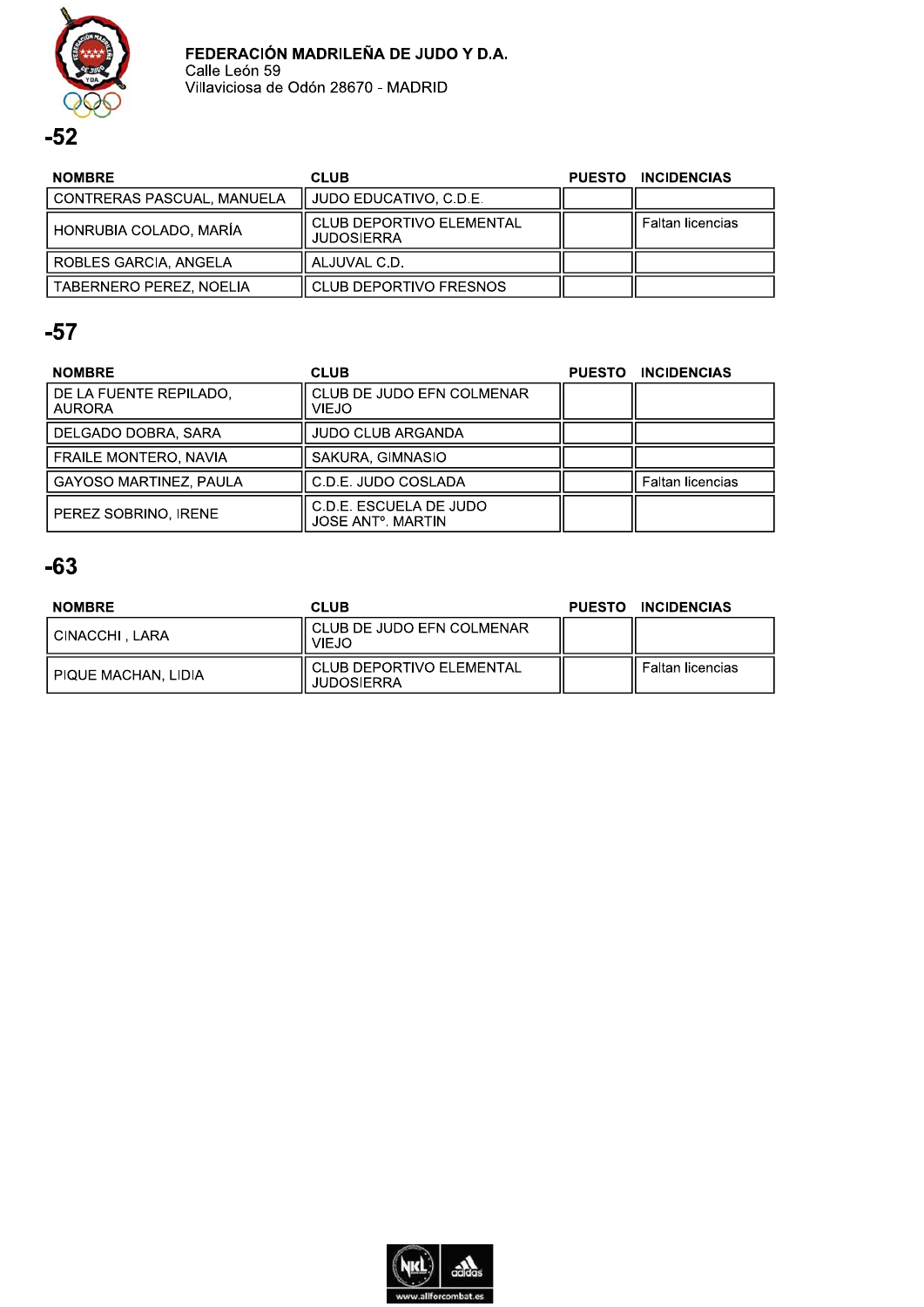

### ZONA 2 INFANTIL MASCULINO

#### Infantil - Judo Ciudad Deportiva Príncipe Felipe Arganda del Rey 20/03/2022

### $+66$

| <b>NOMBRE</b>                           | <b>CLUB</b>                                          | <b>PUESTO</b> | <b>INCIDENCIAS</b> |
|-----------------------------------------|------------------------------------------------------|---------------|--------------------|
| AIDAMA PEREZ, ANGEL                     | JUDO CLUB<br>RIVAS-VACIAMADRID                       |               |                    |
| <b>CALDERON SERNA, NICOLAS</b>          | JUDO CORREDOR DEL HENARES,<br>C.D.E                  |               |                    |
| CANA DIAZ, RAUL                         | <b>CLUB DEPORTIVO FRESNOS</b>                        |               |                    |
| DE LAS HERAS GARCIA,<br><b>ALVARO</b>   | ESCUELA MUNICIPAL DE<br><b>DEPORTES DAGANZO</b>      |               |                    |
| GARCIA DELGADO, RODRIGO                 | <b>CLUB DEPORTIVO ELEMENTAL</b><br><b>JUDOSIERRA</b> |               | Faltan licencias   |
| GIL-TURNER PRADO, NICOLÁS               | JUDO EDUCATIVO, C.D.E.                               |               |                    |
| GUTIÉRREZ HERRERO, MARIO                | C.D.E. ESCUELA DE JUDO<br>JOSE ANTº. MARTIN          |               |                    |
| <b>HIGUERAS HERRERA, JORGE</b>          | JUDO INOKUMA                                         |               |                    |
| RODRÍGUEZ PÉREZ, JOSÉ<br><b>ANTONIO</b> | C.D.E. ESCUELA DE JUDO<br>JOSE ANTº. MARTIN          |               |                    |
| RUIZ DIESTRO, CESAR                     | JUDO EDUCATIVO, C.D.E.                               |               |                    |
| <b>TORRES GARCIA, JORGE</b>             | <b>CLUB DEPORTIVO FRESNOS</b>                        |               |                    |

| <b>NOMBRE</b>                           | <b>CLUB</b>                                        | <b>PUESTO</b> | <b>INCIDENCIAS</b>      |
|-----------------------------------------|----------------------------------------------------|---------------|-------------------------|
| ARRANZ MARTINEZ, DARIO                  | JUDO CLUB BLANCO C.D.E.                            |               |                         |
| CHIARRONI CUTILLAS,<br><b>ALEJANDRO</b> | JUDO INOKUMA                                       |               |                         |
| CIBEIRA GUDIÑO, ALEJANDRO               | <b>JUDO CLUB</b><br>RIVAS-VACIAMADRID              |               | <b>Faltan licencias</b> |
| CID CARRAMOLINOS, MARIO                 | C.D.E. ESCUELA DE JUDO<br>JOSE ANTº. MARTIN        |               | <b>Faltan licencias</b> |
| FERNÁNDEZ-CALVILLO<br>GARCÍA, GAEL      | C.D.E. ESCUELA DE JUDO<br>JOSE ANTº. MARTIN        |               |                         |
| <b>GADEA SANCHO, MARCOS</b>             | CLUB DE JUDO EFN COLMENAR<br>VIEJO                 |               |                         |
| HUELVA LAGAREJOS, JESÚS                 | C.D.E. ESCUELA DE JUDO<br>JOSE ANTº. MARTIN        |               |                         |
| MORENO NUÑEZ, ALEJANDRO                 | SAKURA, GIMNASIO                                   |               |                         |
| PASCUAL SIERRA, JUAN DIEGO              | JUDO CLUB<br>RIVAS-VACIAMADRID                     |               |                         |
| ROBLES PORRAS, EDUARDO                  | ESCUELA MUNICIPAL DE<br>DEPORTES DAGANZO           |               |                         |
| ZAMORANO PASAMONTES,<br><b>ALVARO</b>   | C.D.E. ESCUELA DE JUDO<br><b>JOSE ANT°. MARTIN</b> |               |                         |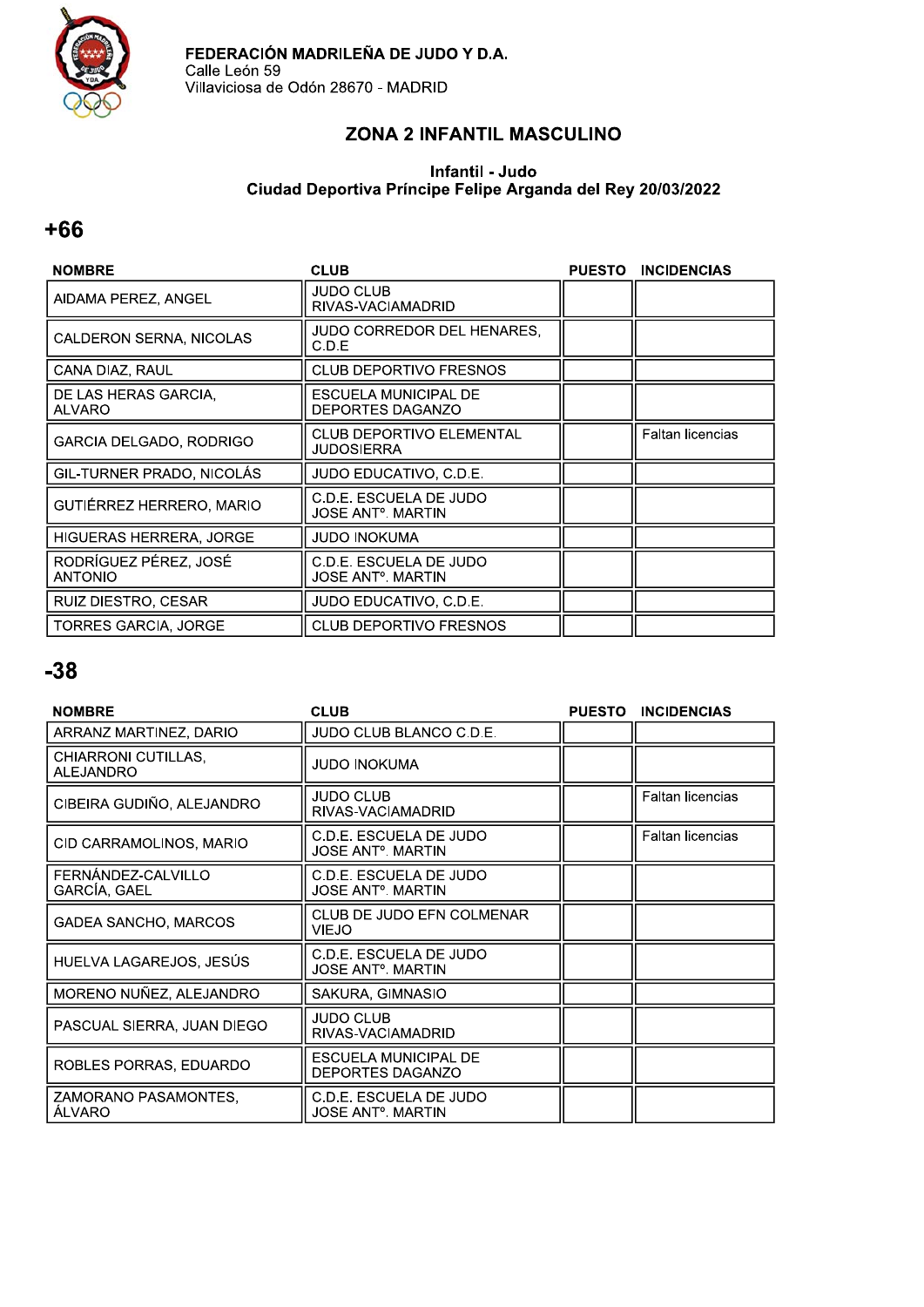

| <b>NOMBRE</b>                         | <b>CLUB</b>                                                   | <b>PUESTO</b> | <b>INCIDENCIAS</b>      |
|---------------------------------------|---------------------------------------------------------------|---------------|-------------------------|
| BELLIDO DONAIRE, SAMUEL               | C.D.E. ESCUELA DE JUDO<br>JOSE ANTº. MARTIN                   |               |                         |
| CASTELLANOS MAYO, JAIME               | JUDO CORREDOR DEL HENARES.<br>C.D.E                           |               |                         |
| DE DIEGO FERNANDEZ, DIEGO             | JUDO CLUB<br>RIVAS-VACIAMADRID                                |               | <b>Faltan licencias</b> |
| DE DIEGO FRAILE, DANIEL               | JUDO CLUB<br>RIVAS-VACIAMADRID                                |               |                         |
| GARCÍA ABIÁN, JUAN<br><b>MANUEL</b>   | C.D.E. ESCUELA DE JUDO<br><b>JOSE ANT<sup>o</sup>. MARTIN</b> |               |                         |
| <b>GARCÍA ROMERO, IKER</b>            | C.D.E. ESCUELA DE JUDO<br>JOSE ANTº. MARTIN                   |               |                         |
| GUISADO POZA, ALVARO                  | C.D.E. JUDO COSLADA                                           |               |                         |
| <b>MEYER MATO, ALVARO</b>             | ESCUELA MUNICIPAL DE<br><b>DEPORTES DAGANZO</b>               |               |                         |
| OVALLE DE LA CUESTA,<br><b>MARTIN</b> | JUDO INOKUMA                                                  |               |                         |
| PEÑA ALVAREZ, ANGEL                   | JUDO CLUB BLANCO C.D.E.                                       |               |                         |
| <b>VILA ROJAS, RAFAEL</b>             | SAKURA, GIMNASIO                                              |               |                         |

| <b>NOMBRE</b>                                | <b>CLUB</b>                                                    | <b>PUESTO</b> | <b>INCIDENCIAS</b>      |
|----------------------------------------------|----------------------------------------------------------------|---------------|-------------------------|
| ANTOLIN PEREZ, NICOLAS                       | JUDO EDUCATIVO, C.D.E.                                         |               |                         |
| BARBA MORENO, JOSÉ                           | C.D.E. ESCUELA DE JUDO<br><b>JOSE ANT<sup>o</sup>. MARTIN</b>  |               |                         |
| CONTRERAS PASCUAL, JAVIER                    | JUDO EDUCATIVO, C.D.E.                                         |               |                         |
| DIN, ANDREI                                  | KATANA, CLUB                                                   |               |                         |
| FERRERA BARTOLOME, DAVID                     | CLUB DE JUDO EFN COLMENAR<br><b>VIEJO</b>                      |               |                         |
| GARCIA ARGANDOÑA, PABLO                      | <b>JUDO CLUB ARGANDA</b>                                       |               |                         |
| <b>GARCIA ORTIZ, OSCAR</b>                   | <b>ARTES MARCIALES</b><br>VILLALBILLA                          |               |                         |
| <b>GOMEZ MARQUEZ, DANIEL</b>                 | <b>JUDO INOKUMA</b>                                            |               |                         |
| HERNANDEZ LAZARO, LUCAS                      | ALJUVAL C.D.                                                   |               |                         |
| <b>IBARRONDO DE LA CRUZ,</b><br><b>MATEO</b> | <b>JUDO INOKUMA</b>                                            |               |                         |
| LALLANA MORENO, LUCAS                        | ALJUVAL C.D.                                                   |               |                         |
| LORENZO RANZ, JAIME                          | C.D.E. ESCUELA DE JUDO<br><b>JOSE ANT<sup>o</sup></b> . MARTIN |               |                         |
| MOLLA GIRON, HERMELANDO                      | C.D.E. JUDOMA                                                  |               |                         |
| OVALLE DE LA CUESTA, LUIS                    | <b>JUDO INOKUMA</b>                                            |               |                         |
| RODRÍGUEZ JODAR, ÁLVARO                      | JUDO CLUB<br>RIVAS-VACIAMADRID                                 |               |                         |
| RODRÍGUEZ ESCALERA, HUGO                     | C.D.E. ESCUELA DE JUDO<br><b>JOSE ANT<sup>o</sup>. MARTIN</b>  |               |                         |
| RODRIGUEZ FERNANDEZ,<br><b>ENRIQUE</b>       | JUDO CLUB<br>RIVAS-VACIAMADRID                                 |               | <b>Faltan licencias</b> |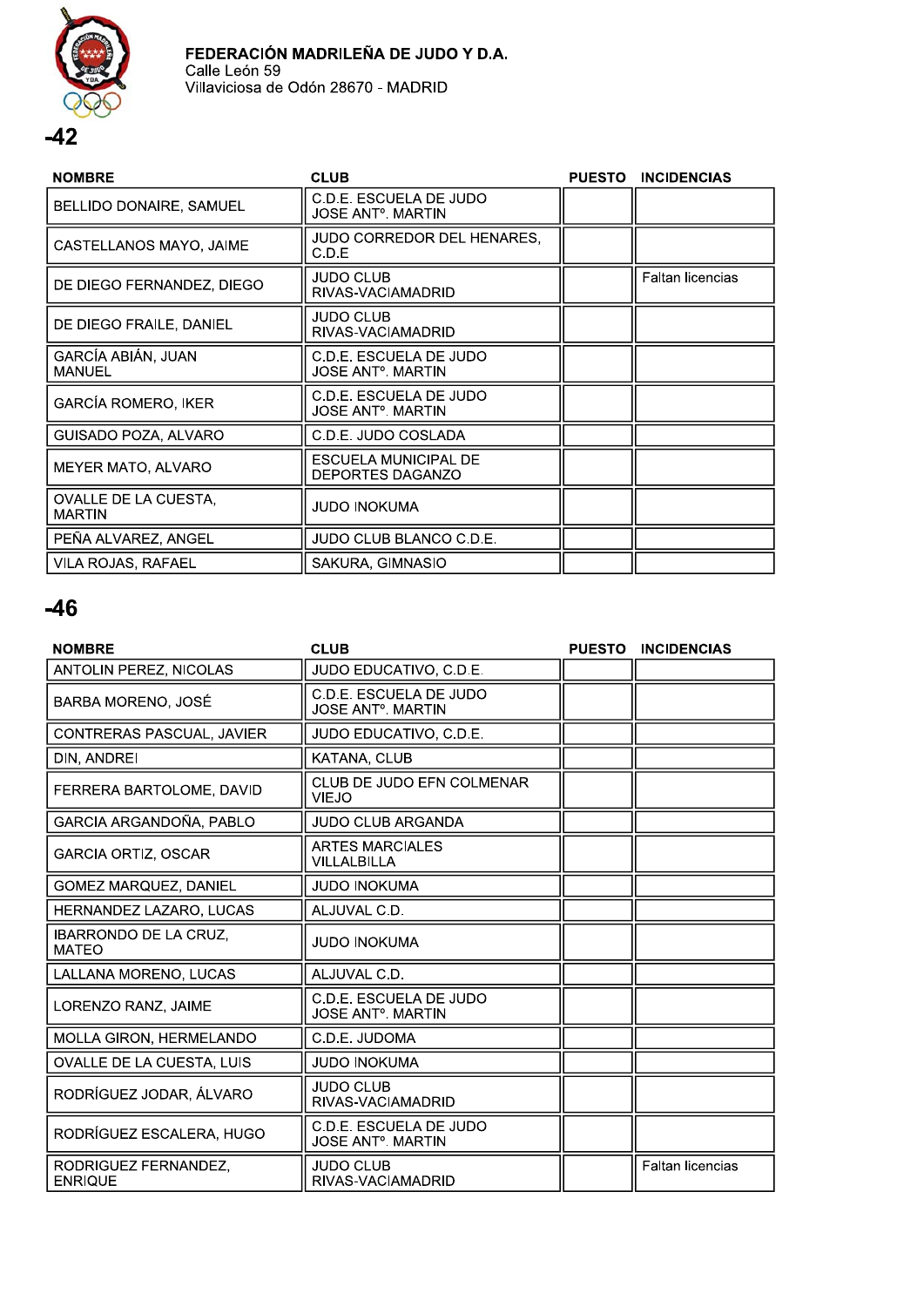



| <b>NOMBRE</b>                    | <b>CLUB</b>                                   | <b>PUESTO</b> | <b>INCIDENCIAS</b> |
|----------------------------------|-----------------------------------------------|---------------|--------------------|
| ALCALDE MORENO, SERGIO           | C.D.E. JUDO COSLADA                           |               |                    |
| ARGÜESO PADIAL, RODRIGO          | C.D.E. ESCUELA DE JUDO<br>JOSE ANTº. MARTIN   |               |                    |
| BELLOSO PEINADO, HECTOR          | BUJUTSU GIMNASIO, CLUB                        |               |                    |
| FERNANDEZ MARTINEZ,<br>ALEJANDRO | JUDO ALCALA GARCIA                            |               |                    |
| <b>GARCÍA BARRIO, JAVIER</b>     | C.D.E. ESCUELA DE JUDO<br>JOSE ANTº. MARTIN   |               |                    |
| GUTIERREZ KAMENOVA, ASIER        | JUDO EDUCATIVO. C.D.E.                        |               |                    |
| MARTINEZ GOMEZ, MIGUEL           | JUDO INOKUMA                                  |               |                    |
| MOCANU, IONUT                    | SAKURA, GIMNASIO                              |               |                    |
| PÉREZ LLORENTE, ETHAN            | C.D.E. ESCUELA DE JUDO<br>JOSE ANTº. MARTIN   |               |                    |
| PEREZ RAMIREZ, JULIAN            | <b>CLUB DEPORTIVO ELEMENTAL</b><br>JUDOSIERRA |               |                    |
| URIBE SANTAMARIA, MARTIN         | ALJUVAL C.D.                                  |               |                    |

| <b>NOMBRE</b>                | <b>CLUB</b>                   | <b>PUESTO</b> | <b>INCIDENCIAS</b>      |
|------------------------------|-------------------------------|---------------|-------------------------|
| ESTEBAN SENTENAC, ALBERTO    | <b>JUDO INOKUMA</b>           |               |                         |
| <b>GALLEGO FRAILE, IKER</b>  | SAKURA, GIMNASIO              |               |                         |
| <b>GAYOL GRANDA, GONZALO</b> | <b>JUDO INOKUMA</b>           |               |                         |
| GONZALEZ SAYAGO, ALBERTO     | ALJUVAL C.D.                  |               |                         |
| HIGUERAS VERA, ANTONIO       | JUDO CLUB BLANCO C.D.E.       |               |                         |
| LOPEZ ZAMORA, DIEGO          | JUDO CLUB BLANCO C.D.E.       |               |                         |
| MANSO FERNANDEZ, OSCAR       | SAKURA, GIMNASIO              |               |                         |
| PASTRANA MARTINEZ, VICTOR    | <b>CLUB DEPORTIVO FRESNOS</b> |               |                         |
| RODRIGUEZ PARRA, ADRIAN      | <b>JUDO ALCALA GARCIA</b>     |               |                         |
| SÁNCHEZ MENA, PABLO          | <b>FRAIMOR, CLUB</b>          |               | <b>Faltan licencias</b> |